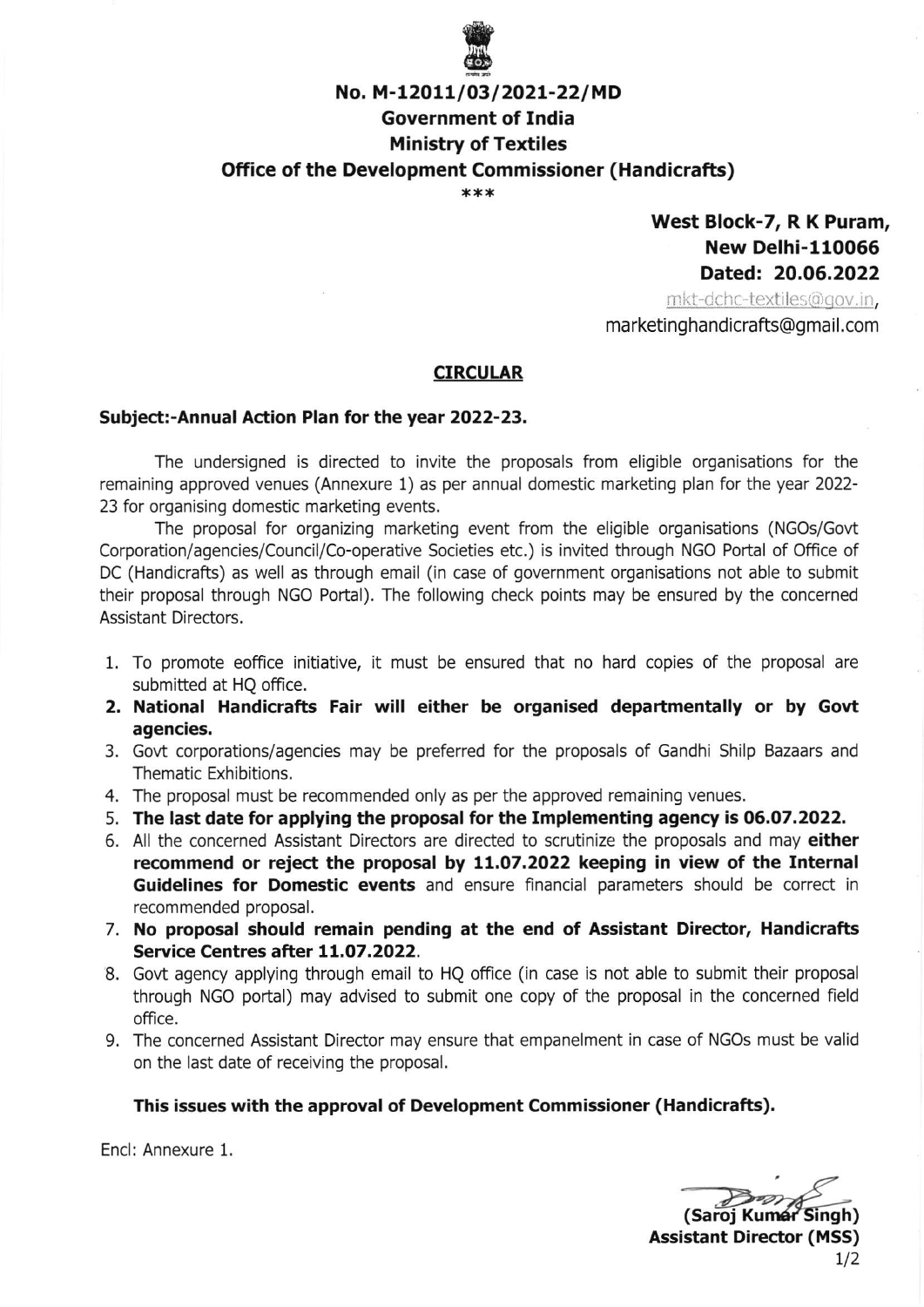To

1. All Regional Director (SR /CR /ER /WR /NER /NR), Office of DC (Handicrafts) for circulation and necessary compliance.

-2-

- 2. All the Assistant Directors, HSCs.
- 3. The Assistant Director (IT Cell), Office of DC (Handicrafts) to upload the circular on the website.
- 4. PA to DC (HC)/ PA to ADC (HC)/ PA to Sr. Director (HC)/ PA to Director (HC).